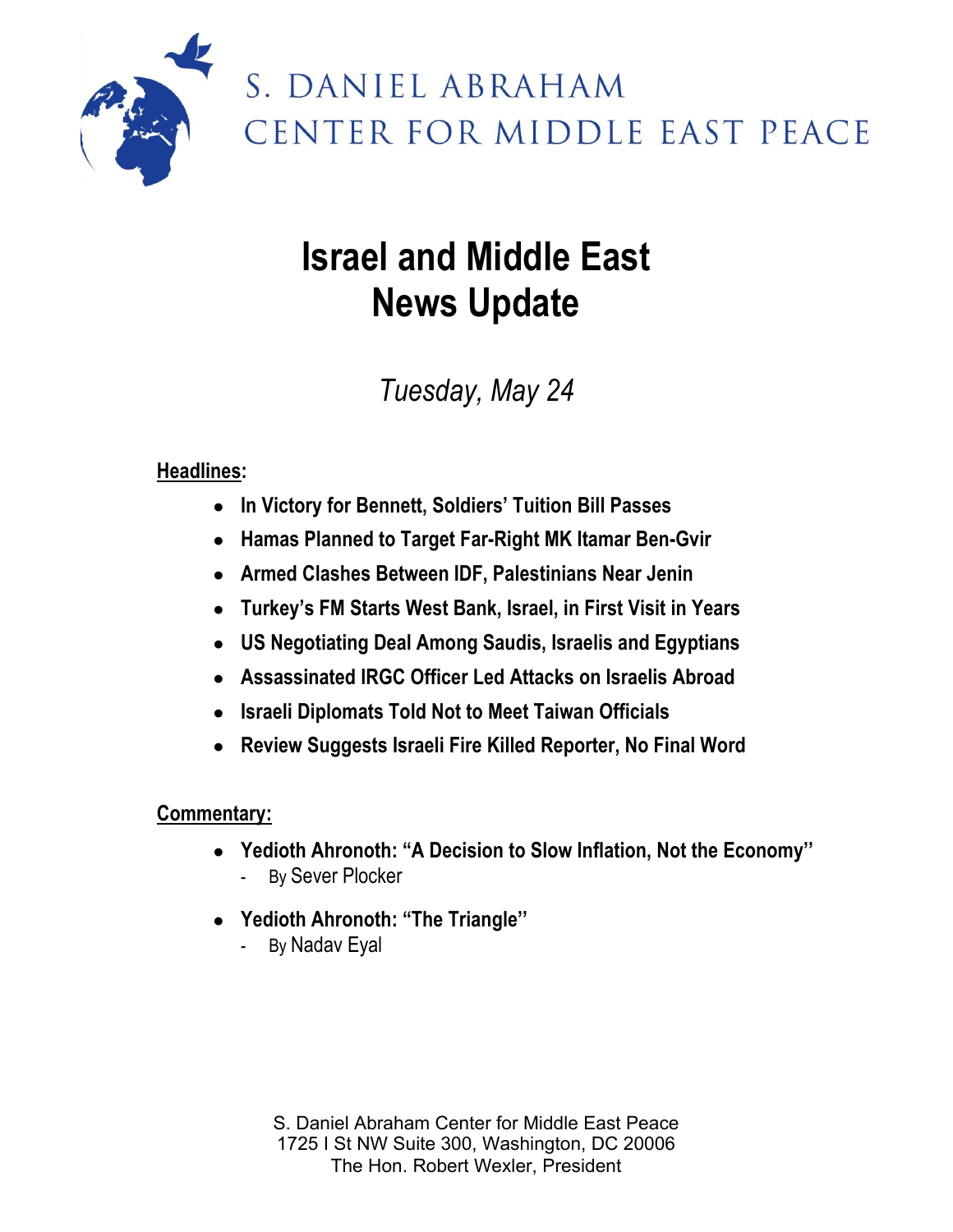# **News Excerpts**

May 24, 2022

#### **Ha'aretz**

## **In Victory for Bennett, Soldiers' Tuition Bill Passes**

**A bill to partially subsidize academic tuition fees for Israeli soldiers passed a Knesset vote into law, with 55 lawmakers voting in favor and six opposing. The Likud party, headed by Opposition Leader Benjamin Netanyahu, did not take part in the vote. The predominantly Arab Joint List was the only party to vote against the bill, which would have the state subsidize 75% of a discharged soldier's tuition. Ahead of the vote, Prime Minister Naftali Bennett urged the opposition to support the bill, which was initially designed to anchor covering just two-thirds of tuition fees for combat unit veterans, new immigrants, lone soldiers, and soldiers from lowincome families. Dig Deeper ''IDF Scholarship Bill Passes in Knesset After Likud Stays Out of Vote'' (Jerusalem Post)**

#### **I24 News**

## **Hamas Planned to Target Far-Right MK Itamar Ben-Gvir**

**Shin Bet internal security service arrested a Palestinian terrorist cell planning to assassinate Israeli lawmaker Itamar Ben Gvir from the right-wing Religious Zionism party. The Hamas cell was also planning to perpetrate a series of attacks in Jerusalem, including against the city's light rail. The five men were arrested by security forces in early April. According to the Shin Bet investigation, the cell was led by Rashid Rasheq, who is described by the agency as a prominent Hamas operative living in Jerusalem's Old City, who along with Hamas operative Mansour Safadi from Abu Tor planned a shooting attack or suicide bombing in Jerusalem. The Shin Bet investigation also revealed that the members of the cell planned to hide in Hebron or Jenin after carrying out the terrorist attacks. Dig Deeper ''Shin Bet Foils Hamas Plot to Assassinate MK Ben Gvir, Bomb Jerusalem Rail with Drone'' (Times of Israel)**

#### **Ynet News**

# **Armed Clashes Between IDF, Palestinians Near Jenin**

**The Israeli military said a shootout broke out between IDF forces and Palestinian militants near the city of Jenin in the West Bank during an arrest raid. The forces entered the village of Wadi Burkin a short time prior and were encircling a house to arrest a wanted terror suspect when the shootout began. No injuries were reported among the Israeli troops. Prior to entering the village on the outskirts of the Jenin refugee camp, the troops sent drones into the camp, forcing the gunmen to remain awake and on alert throughout the night, believing the entry of IDF forces was imminent. By the time the troops had entered the camp in the morning hours, the militants appeared to have been exhausted and unprepared. Dig Deeper ''Armed Clashes Break Out Between IDF, Palestinians Near Jenin – Watch'' (Jerusalem Post)**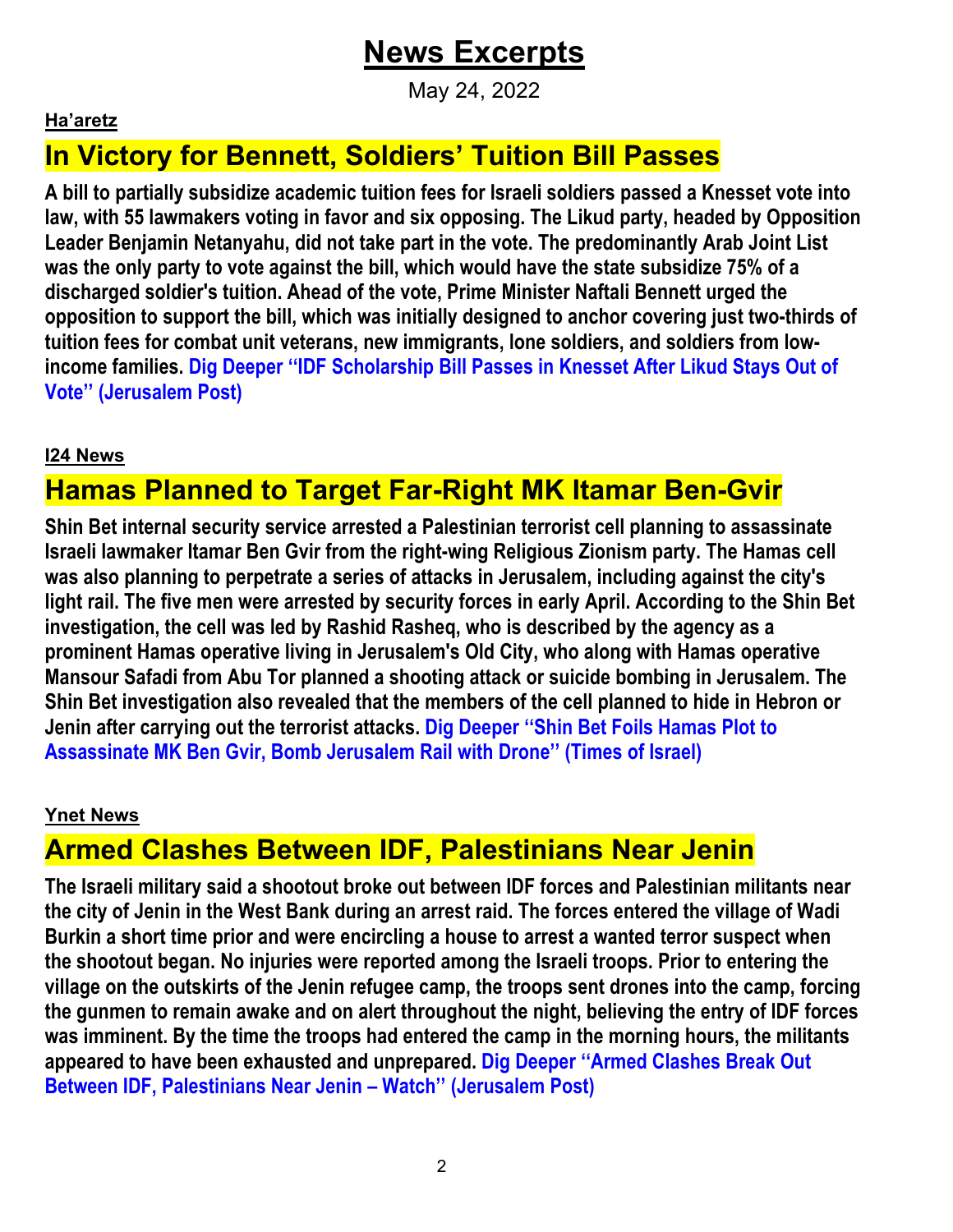#### **Ha'aretz**

# **Turkey's FM Starts West Bank, Israel, in First Visit in Years**

**Turkey's Foreign Minister Mevlut Cavusoglu arrived for a two-day visit of Israel and the West Bank, the first such visit by a senior Turkish official in more than a decade. Cavusoglu will meet with the Palestinian President Mahmoud Abbas and Foreign Minister Riyad al-Maliki in Ramallah. He is also slated to visit the Yad Vashem Holocaust Memorial in Jerusalem and the Al-Aqsa Mosque compound in the Old City. The visit to Al-Aqsa, which was the epicenter of Israeli-Palestinian tensions and violence during Ramadan, was described as a private one, meaning Israel will not be involved in it. Turkey has been critical of Israel's policies concerning the holy site, sacred to both Muslims and Jews. This is the first official Turkish visit to Israel since a historic meeting between President Isaac Herzog and Turkish President Recep Tayyip Erdogan in Ankara in March, which signaled a shift toward repairing bilateral relations.**

#### **Axios**

## **US Negotiating Deal Among Saudis, Israelis and Egyptians**

**The Biden administration has been quietly mediating among Saudi Arabia, Israel and Egypt on negotiations that, if successful, could be a first step on the road to the normalization of relations between Saudi Arabia and Israel. It involves finalizing the transfer of two strategic islands in the Red Sea from Egyptian to Saudi sovereignty, according to five US and Israeli sources. If an arrangement is reached, it would be a significant foreign policy achievement for the Biden administration in the Middle East. Sources said the agreement is not complete and the sensitive negotiations are ongoing. The Tiran and Sanafir islands control the Straits of Tiran — a strategic sea passage to the ports of Aqaba in Jordan and Eilat in Israel. Saudi and Egyptian officials say Saudi Arabia gave Egypt control of the islands in 1950. They were later demilitarized as part of the 1979 Israeli-Egyptian peace treaty. The Biden administration believes finalizing an arrangement could build trust between the parties and create an opening to warm relations between Israel and Saudi Arabia, which do not have official diplomatic relations. Dig Deeper ''Israeli Legislator Promotes Cooperation with Palestinians on Climate'' (Al-Monitor)**

#### **Jerusalem Post**

# **Assassinated IRGC Officer Led Attacks on Israelis Abroad**

**Hassan Sayad Khodayari from the Islamic Revolutionary Guards Corps' Quds Force who assassinated in Tehran on Sunday, was linked to several high-profile assassination attempts on Israeli diplomats and figures across the world, Saudi-sponsored news outlet Iran International reported. Khodayari was reported to be responsible for planning and executing strikes on Israeli citizens in Europe, Africa and mainly in eastern Asia, the report stated citing European security sources. He was also in charge of recruiting civilians in several countries to commit the attacks against Israelis. Khodayrai was reportedly in charge of the 2012 Bangkok bombings, in which five people were injured in a failed attempt by the IRGC to kill Israeli diplomats in Thailand. Thai authorities confirmed at the time that Iran is behind the bombings of the Thai capital. Dig Deeper ''Assassination of IRGC Official Shows Israel Has Shifted Gears'' (Jerusalem Post)**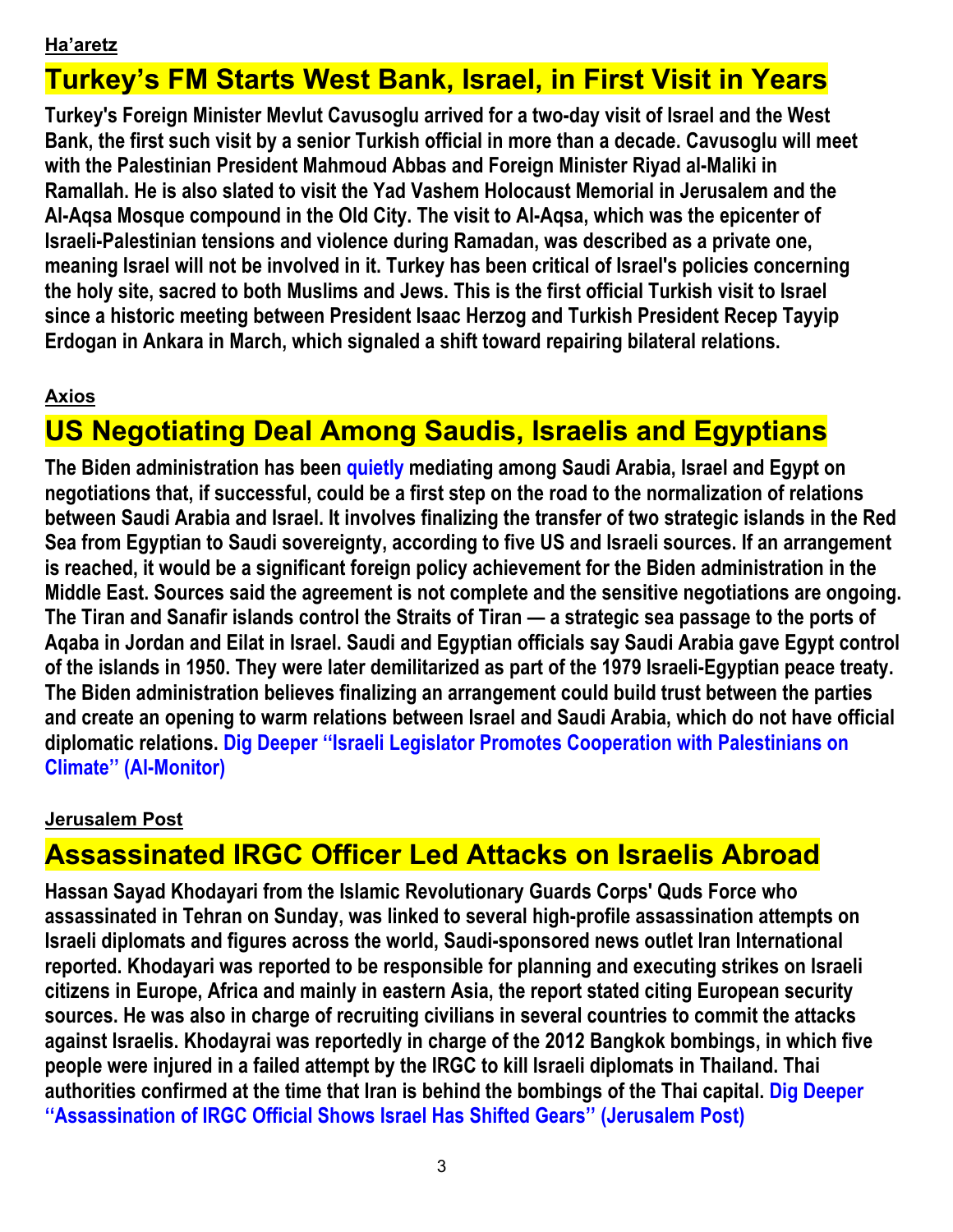#### **Times of Israel**

# **Israeli Diplomats Told Not to Meet Taiwan Officials**

**In an apparent attempt to avoid a diplomatic flare-ups with China, Israel's Foreign Ministry has reportedly instructed its representatives around the world to refrain from inviting Taiwanese diplomats to official events or participating in events organized by Taiwanese representatives. Specifically, an urgent message sent out by senior diplomatic official Hagai Shagrir warned Israeli diplomats against inviting their Taiwanese counterparts to events recently held as part of Israel's 74th Independence Day or attending events surrounding Taiwan's Independence Day that is celebrated in October, Kan public reported. Citing the widely circulating letter, the report noted the sensitivity surrounding China and Taiwan, which Beijing claims is a rogue province, and the increasing concern that the Communist mainland could take military action against the democratic East Asian island. The document also noted the growing tensions between China and the United States. Officially, Israel and the United States do not recognize Taiwan's independence. Still, both countries have maintained a positive relationship with Taiwan. Dig Deeper ''Biden: US Will Intervene Militarily if China Invades Taiwan'' (Times of Israel)**

#### **Associated Press**

# **Review Suggests Israeli Fire Killed Reporter, No Final Word**

**Almost two weeks after the death of the veteran Palestinian-American reporter for Al Jazeera, a reconstruction by The Associated Press lends support to assertions from both Palestinian authorities and Abu Akleh's colleagues that the bullet that cut her down came from an Israeli gun. Any conclusive answer is likely to prove elusive because of the severe distrust between the two sides, each of which is in sole possession of potentially crucial evidence. Multiple videos and photos taken on the morning of May 11 show an Israeli convoy parked just up a narrow road from Abu Akleh, with a clear line of sight. They show the reporters and other bystanders in real time taking cover from bullets fired from the direction of the convoy. The only confirmed presence of Palestinian militants was on the other side of the convoy, some yards away, mostly separated from Abu Akleh by buildings and walls. Israel says at least one militant was between the convoy and the journalists, but it has not provided any evidence or indicated the shooter's location. Palestinian witnesses say there were no militants in the area and no gunfire until the barrage that struck Abu Akleh and wounded another reporter. Dig Deeper ''IDF must fully investigate death of Al Jazeera journalist - Military Advocate General'' (Jerusalem Post)**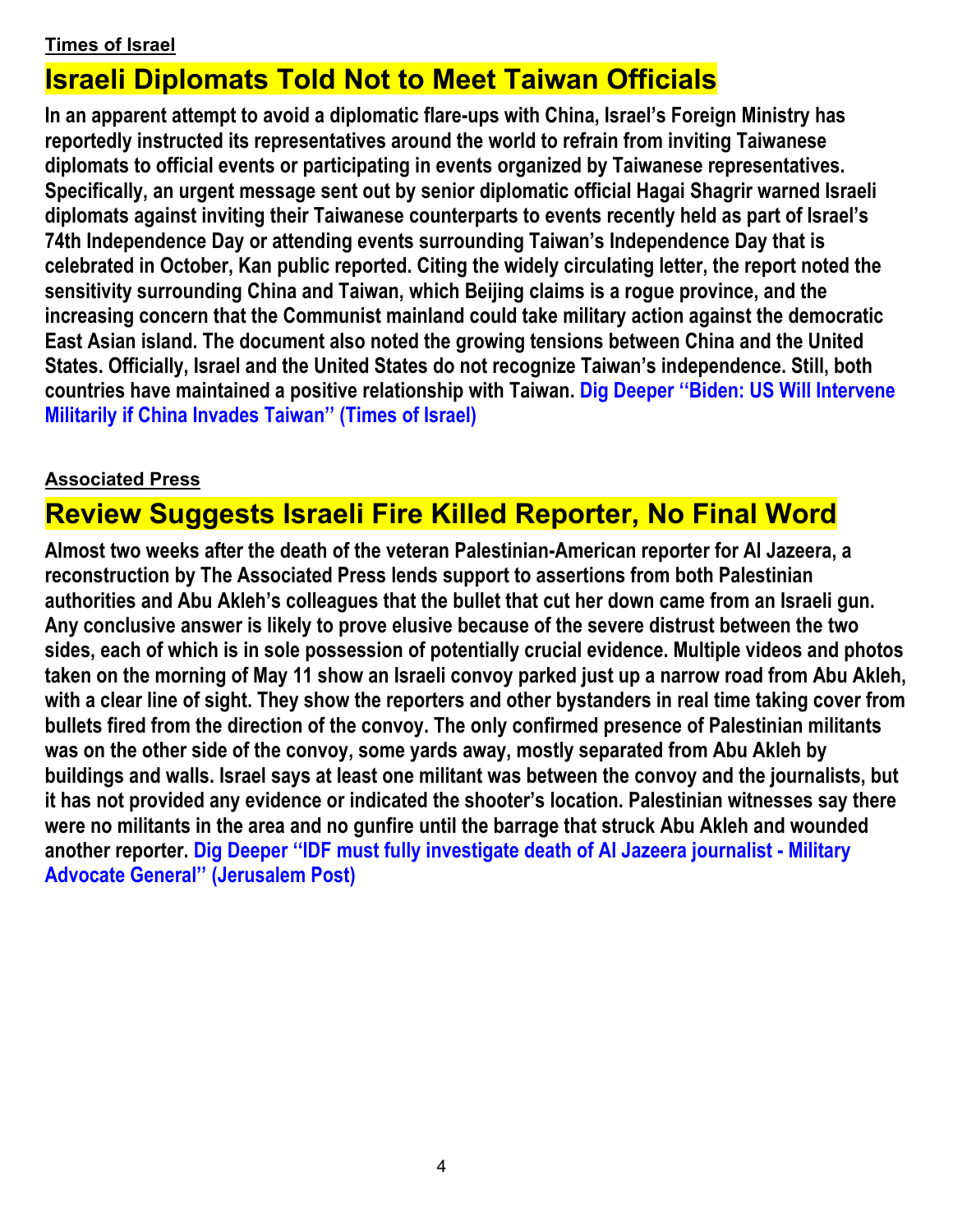# **Yedioth Ahronoth – May 24, 2020**

### **A Decision to Slow Inflation, Not the Economy**

By Sever Plocker

- **As expected, the governor of the Bank of Israel decided yesterday to raise the annual interest rate by 0.4% to 0.75%. In practical terms, anyone with a 10,000 shekel overdraft at the bank will now pay 40 shekels more in interest a year, or roughly three shekels more every month. The Governor of the Bank of Israel Professor Amir Yaron, the members of the Monetary Committee and the economists who work at the Bank of Israel are all intelligent people. They don't expect the change in the interest rate to miraculously eradicate inflation. Why not? Because a full one of the four percent of the current inflation rate is the result of the rising cost of energy, the rising cost of imported raw materials, a global shortage in grains and wheat, higher taxes and increased regulatory red tape [around the world]. According to the Bank of Israel's calculation, local inflation without those external factors would be around 3%, which is just a drop over the target inflation rate that was set by the government.**
- **Furthermore, the annual inflation rate in euro-bloc countries has reached 7%, and the interest rate set by the Central European Bank is zero. The inflation rate in the United States has crossed the 8% mark—double the rate in Israel. But the Fed has set the American interest rate at 1%. The reasonable conclusion from the comparative data is that the Bank of Israel has chosen to enact a more hawkish policy on interest rates and monetary restraint than most other central banks, despite the fact that inflation in Israel has been slower to rise and is dependent on global factors that Israel cannot control. The Bank of Israel nevertheless chose to raise the interest rate once again, just a month after first doing so. Why? The operative word is expectations. Governor Yaron is leery—and justly so—of a situation evolving in which all of the players in Israeli economy become convinced that prices will continue to rise, possibly at an even faster pace. When expectations for continued and worsening inflation take root in an economy and in the public mindset, that often results in a broad flood of price hikes.**
- It is that dangerous game of anticipated inflation that the Bank of Israel wants to nip in **the bud immediately. That is why it has raised the interest rate: to signal to absolutely everyone that it is determined to rein in inflation so that it isn't any higher than 3% annually, and better if it ends up being 2% The governor sent a clear message: "I won't allow expectations about inflation to upset the Israeli economy's achievements." But he is walking a tightrope. He mustn't raise interest rates so high that they lead to an economic slowdown or a recession. On the contrary, he wants to maintain the current situation of growth, exports and high employment.**
- The governor certainly doesn't want the Bank of Israel to hamper—by means of making **money more expensive and strangling credit—investment in infrastructure, technology and means of production (which he has recommended be increased by increasing work productivity), as well as construction of residential housing (he has argued in favor of building far more apartments).**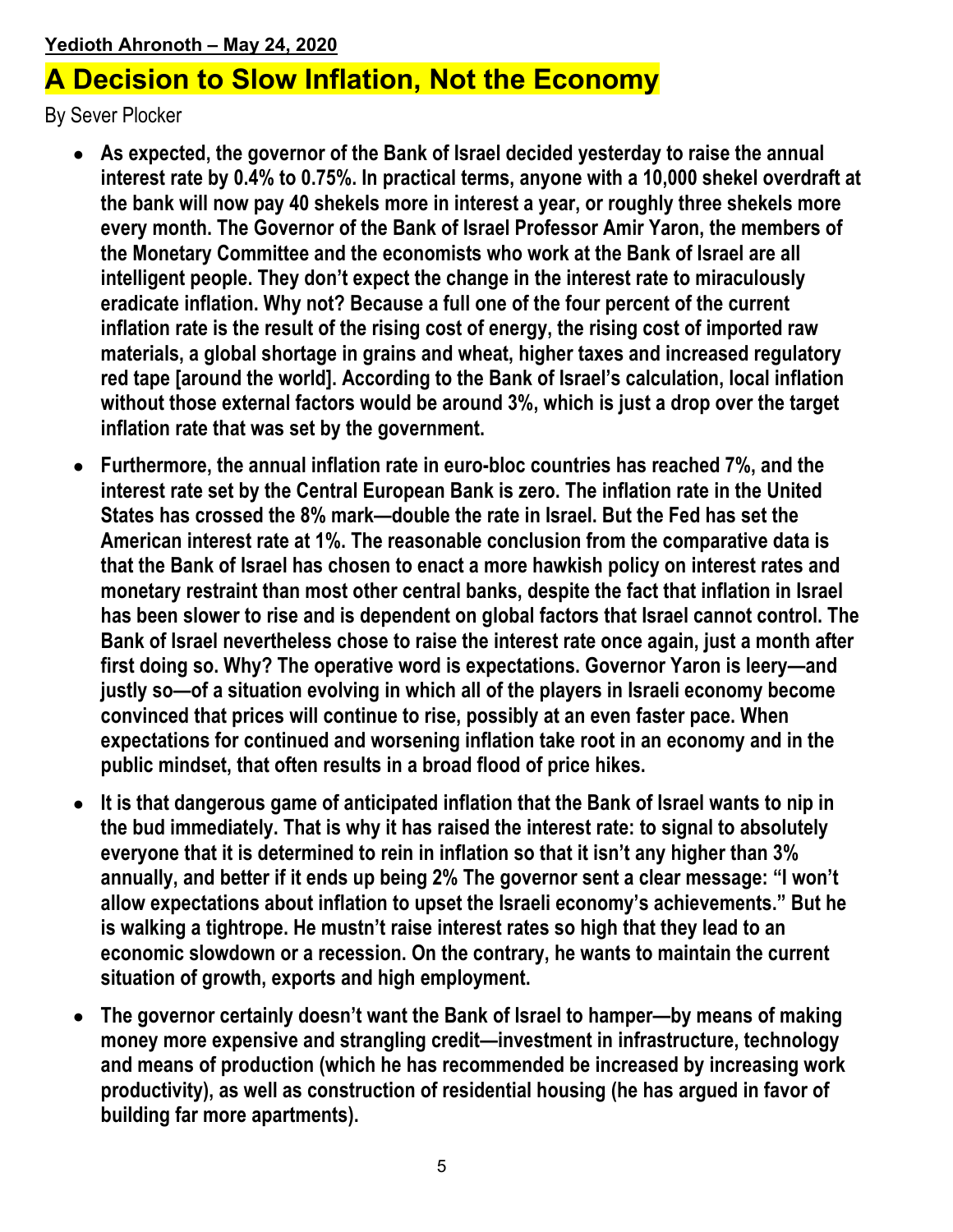● **The goal that has been set by Professor Yaron and his colleagues at the Bank of Israel is to slow down the inflation rate without slowing down the economy. In order to succeed, the Bank of Israel is going to need immediate help from the government as a whole, and from the Finance Ministry in particular. The time has come also to enact an anti-inflation budgetary policy by means of lowering VAT, for instance, and not to make do merely with self-congratulatory and reassuring statements.**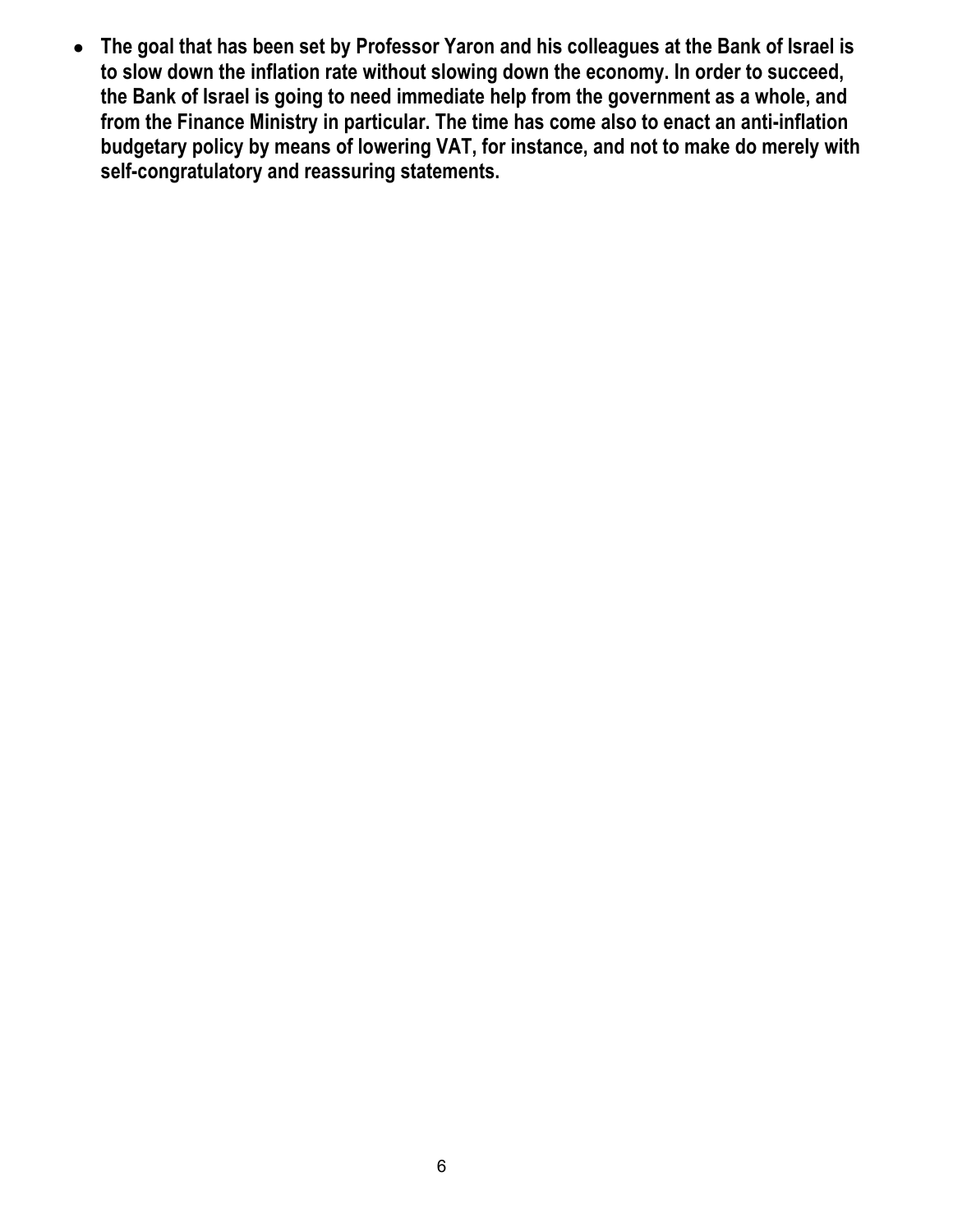#### **Yedioth Ahronoth – May 24, 2020**

### **The Triangle**

By Nadav Eyal

- **President Joe Biden's visit to Israel was supposed to have been a joyous occasion for the guest and his hosts alike. The hosts—the Bennett-Lapid government—had hoped for an enthusiastic presidential embrace to support the fascinating democratic experiment which involved an alliance that brought together right wingers, centrists and left wingers. Officials in Washington described Netanyahu's successors as the founders of the most diverse coalition in Israeli history, a decidedly pragmatic government that was an original reaction to nationalist populism. The branding was brilliant. The problem, of course, lay with the political realities on the ground, which involved the likes of Chikli, Orbach, Silman, Abbas and Zoabi. When I was in Washington a few months ago, I was forced to tell my interlocutors that while the concept might appear to be brilliant, the reality was actually far more lackluster and, more importantly, quite hobbled: the coalition's chances of survival aren't high.**
- **Some of them, I felt, were skeptical. Americans are accustomed to having a president who serves for four years, always. Some of them have a hard time understanding what it means to be forced to work in a political system that speaks in terms of months or weeks, and sometimes even in terms of hours. Washington also has a vested interest in the visit. The president is expected to be given a loving, adoring reception. That would have shown that even negotiations with Iran aren't a betrayal of the United States' close ally, and that Biden is still true to the values of middle-of-the-road American voters—the very people who will decide the fate of the midterm elections. The visit was planned to be optimistic, replete with symbolism that would illustrate the president's personal commitment to Israel and to the alliance between the two countries more broadly.**
- **Furthermore, the visit to Jerusalem would have helped US Congress swallow a bitter pill: a possible meeting between President Biden and Saudi Crown Prince Mohammad bin Salman, a man who became a political pariah in the aftermath of reports about his involvement in the execution of the Saudi journalist, Jamal Khashoggi. According to one Israeli official, the West views MBS as being "a judicious strategic thinker," and that "he is willing, if need be, to take the reins of power in the country formally." But in the time that has elapsed since officials in Washington first began to talk about Biden's visit, a lot of water has flown in the Potomac. The security situation in Israel has deteriorated, the coalition is showing signs of collapse and the administration doesn't like uncertainty.**
- **The death of journalist Shireen Abu Akleh in Jenin, and especially the police's brutal behavior at her funeral, badly damaged the Israeli government's image among Democrats. As of last night, Biden's visit was still on the books, but no one would be at all surprised if it were to be "postponed." In the meantime, a second and very powerful incentive for the president to come to the region has evolved: energy prices. If Jerusalem was the focus of a presidential trip to the Middle East when thoughts of visiting the region were first raised, that focus has since shifted to Riyadh.**